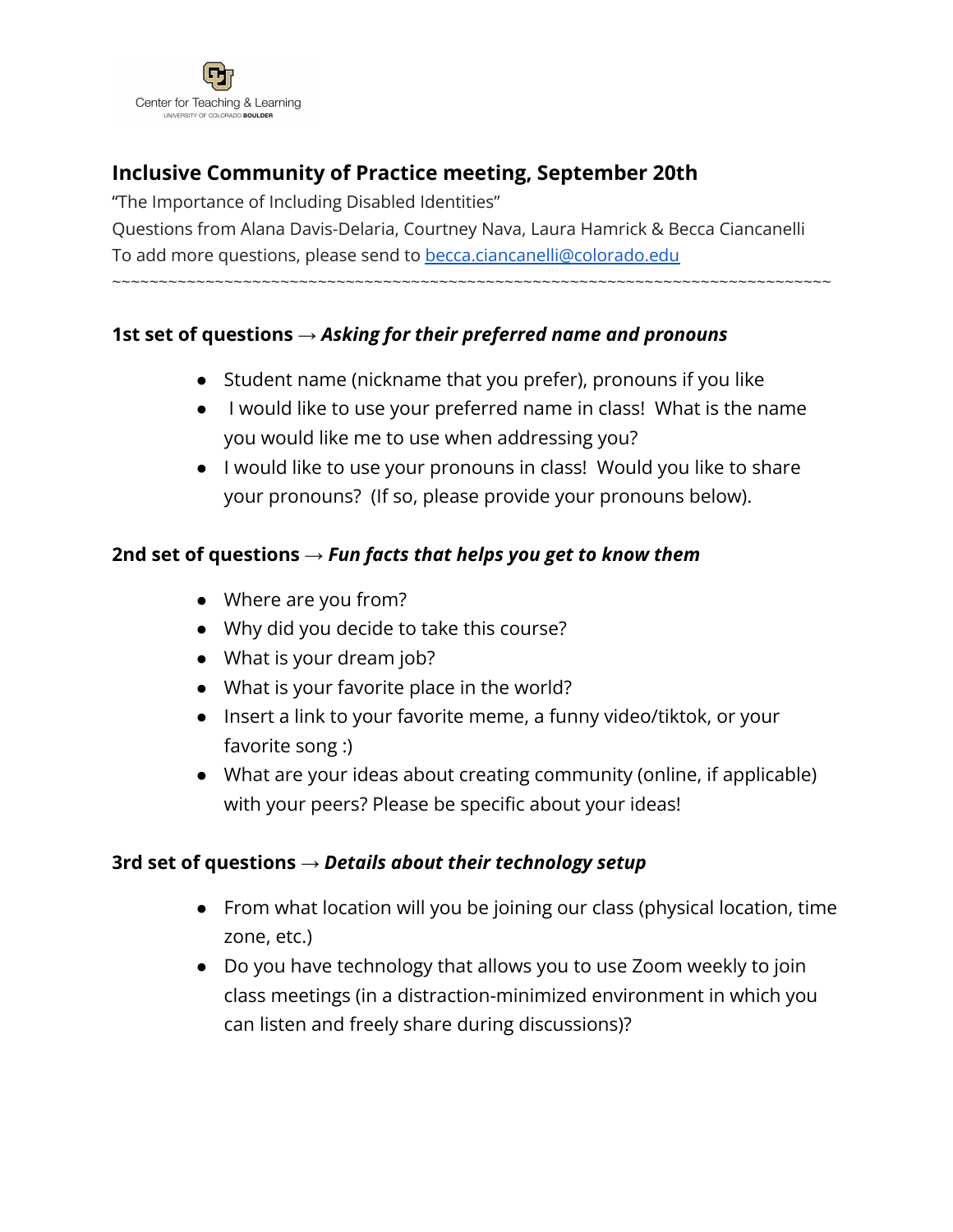

- Would you like assistance in trying to obtain additional technology this semester via University resources?
- Have you used Zoom before, and are you comfortable with this program?
- From what type of device will you routinely be joining class (laptop or desktop computer, tablet, phone, etc.)?
- Are you able to use Zoom virtual backgrounds with your device?

## **4th set of questions →** *Identifying specific access needs*

- What are your access needs?
- Do you have any access needs or disability accommodations that you would like me to know about?
- Is there anything I can do as your instructor to make this course work best for you? Examples include slides posted prior to class, you need a notetaker, you need to be able to stand and move around during class, you need recorded lectures, you need recorded lectures to be transcribed, you have another job and my office hours won't work, you are a caregiver, etc. \*\*Note: I do not require any documentation for these, and will accommodate them to the best of my ability.
- Are you concerned about turning on your video during Zoom sessions, in terms of the internet bandwidth at your house?
- How do you feel about attending Zoom sessions with video on?
	- I don't mind having my video on for the full session.
	- I am comfortable having the video on while I am speaking, but would prefer to turn it off otherwise.
	- I am always uncomfortable if the video is on.
- If you do happen to have an emergency or unanticipated event that causes you to miss class, what is a good method of accessing something that would approximate class discussion? Check all the things that you are willing to try.
	- Posting/reading responses to a discussion board
	- Participating in a small-group online real-time chat that could be scheduled with a few students